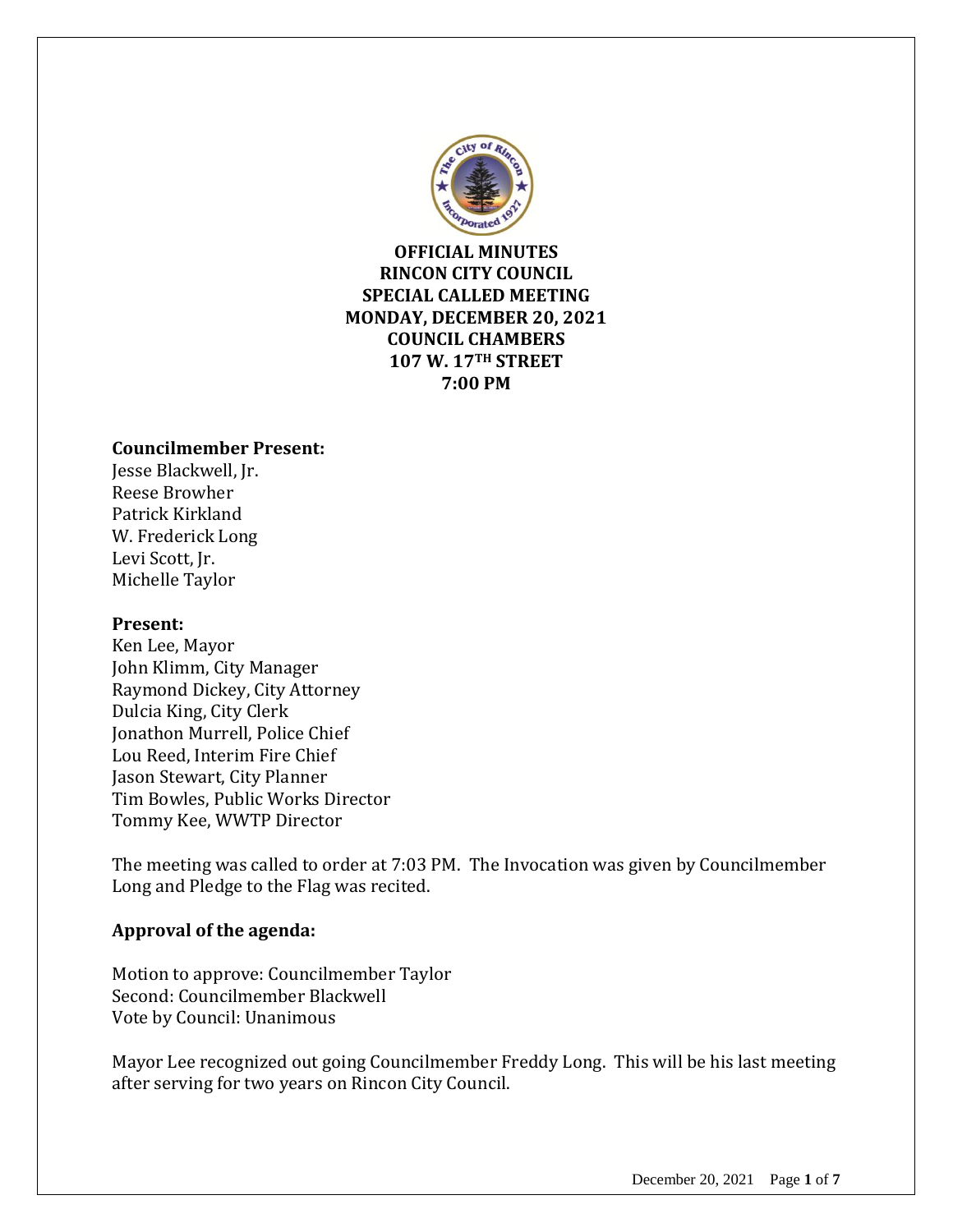# **Approval of the December 13, 2021 minutes with the following:**

One grammatical error and the second motion on item 17 was Councilmember Browher.

Motion to approve: Councilmember Scott Second: Councilmember Kirkland Vote by Council: Unanimous

#### **Old Business:**

#### **1. Request approval to pay M.E. Sack for engineering services done at the WWTP in the amount of \$5,537.50. LI #320.4335.541453 (Tabled at the 12/13/2021 meeting)**

Motion to remove from the table: Councilmember Blackwell Second: Councilmember Scott Vote by Council: Unanimous

Marcus Sack was present by phone. He said this is for continued work on design and permitting for Waste Water Treatment Plant.

Motion to approve: Councilmember Scott

Councilmember Taylor asked was this is for November, yes. Councilmember Kirkland asked were there any more cost associated with the project, yes it is in the budget.

Second: Councilmember Browher Vote by Council: Unanimous

## **2. Request approval to pay Gilbert Pump and Mechanical \$9,200.00 for repairs to the WWTP. LI #506.4335.531125 (Tabled at the 12/13/2021 meeting)**

Motion to remove from the table: Councilmember Scott Second: Councilmember Blackwell Vote by Council: Unanimous

Tommy Kee said this is a pump that does mixing. We have six and this is one needing replacing. The ones that have been in there have been in there since 2006.

Motion to approve: Councilmember Taylor Second: Councilmember Blackwell Vote by Council: Unanimous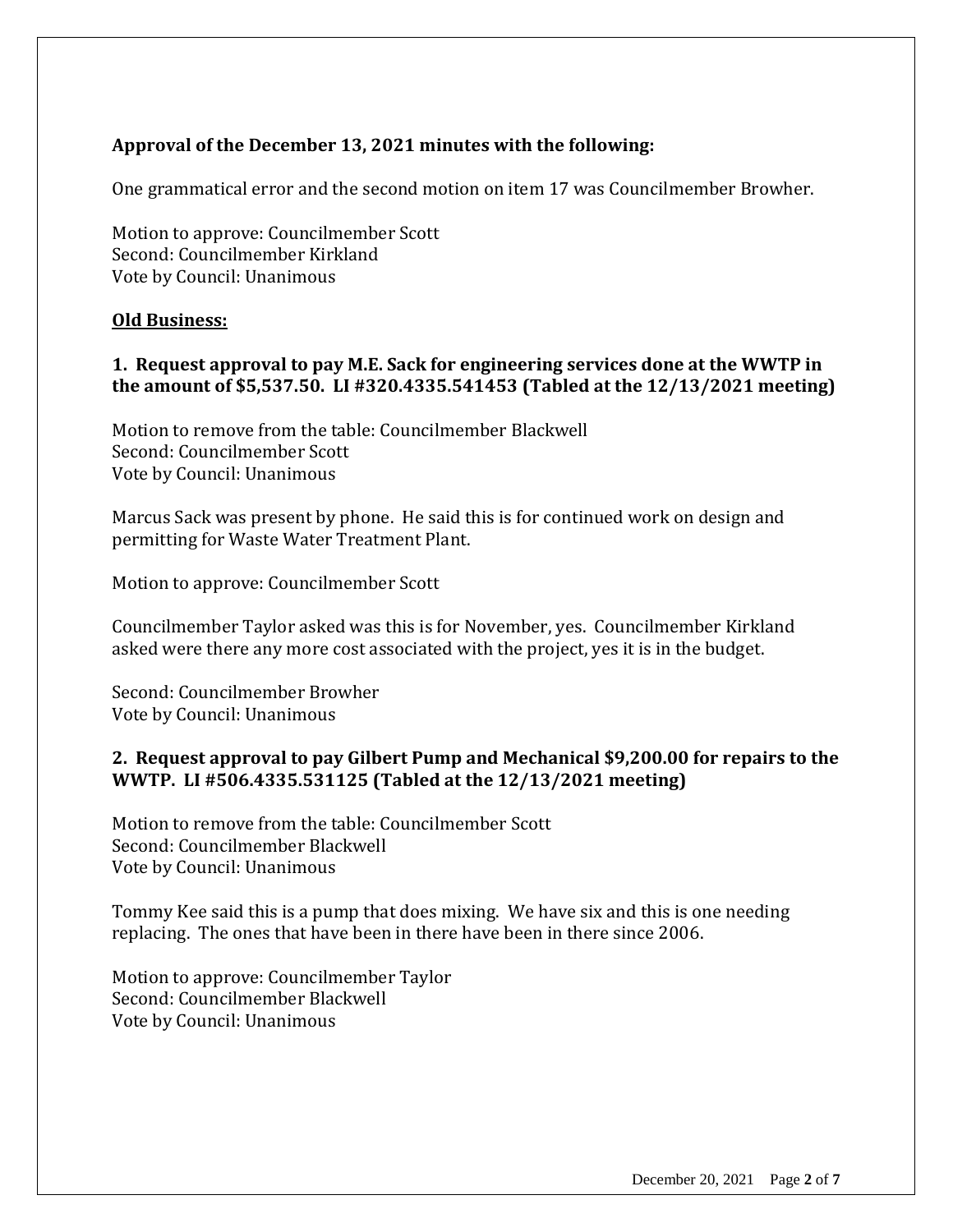**3. Second reading for proposed amendments to the City of Rincon Ordinances Sections 78-7 Traffic and 18-52 Home Occupations and Home Business Offices to amend said ordinances related to the keeping and storing of tractors, trailers, and heavy duty vehicles for personal or business use within residentially zoned property within the City. (Tabled at the 8/9/2021 meeting)**

Motion to remove from the table: Councilmember Long Second: Councilmember Scott Vote by Council: Unanimous

Jason Stewart said the first reading was held back in May. Mayor Lee said we have been dealing with this for a long time and have been trying to give the folks that have been impacted time to make some arrangements to comply with the new ordinance. At the same time Mr. Klimm has tried to look for options to help in the situation. Mr. Klimm said we have talked to several property owners about realistic option for folks, we have been working with a property owner as of last week that said he is looking to come before Planning in January. This will be a parking facility in a commercial area not impacting residential. It is a not a done deal but private sector initiative. Mr. Klimm said this is a policy issue to be decided by Council; staff has tried to do what we can do to try to look for realistic options if there are folks in the community that is doing the same we could collaborate. Councilmember Scott said we have to do something about this issue, we have informed the community that we have to do something, but we promised them a meeting. The question came back at the last Monday, he was unaware that we would try to have a meeting with folks in less than two days; we need to make sure we are doing everything in good faith and he does not think it is reasonable to have a meeting in less than 48 hours. It was to short of a notice. He does not think any citizen that has a truck can come to a meeting in less than 48 hours; they would need four or five days. Mr. Klimm said the request came from a Councilmember to put this on tonight's agenda, we had not had the community meeting so we called. There were four families that said they would be there and no one showed up. We have been talking about this for a year and the only ones that have been working on this, is our staff. Councilmember Long said we had a first meeting in May we are 7 months down the road, he thinks we have talked about it enough. Councilmember Scott said it was unprofessional to have a meeting on such short notice. Councilmember Browher said he agrees with Councilmember Scott we have been kicking this around for several months. He doesn't think it is fair that we have this last minute meeting, he certainly wants to hear their concerns before we have this second meeting, less do it fair.

Motion to table until the first meeting in February: Councilmember Kirkland Second: Councilmember Browher

There was a discussion on the date of a community meeting. The meeting will be held on January 19 at 7:00PM.

Mr. Klimm asked for clarification in terms of the hopeful expectation of the meeting because all staff can offer is our hard work of finding an alternative. We are not advocating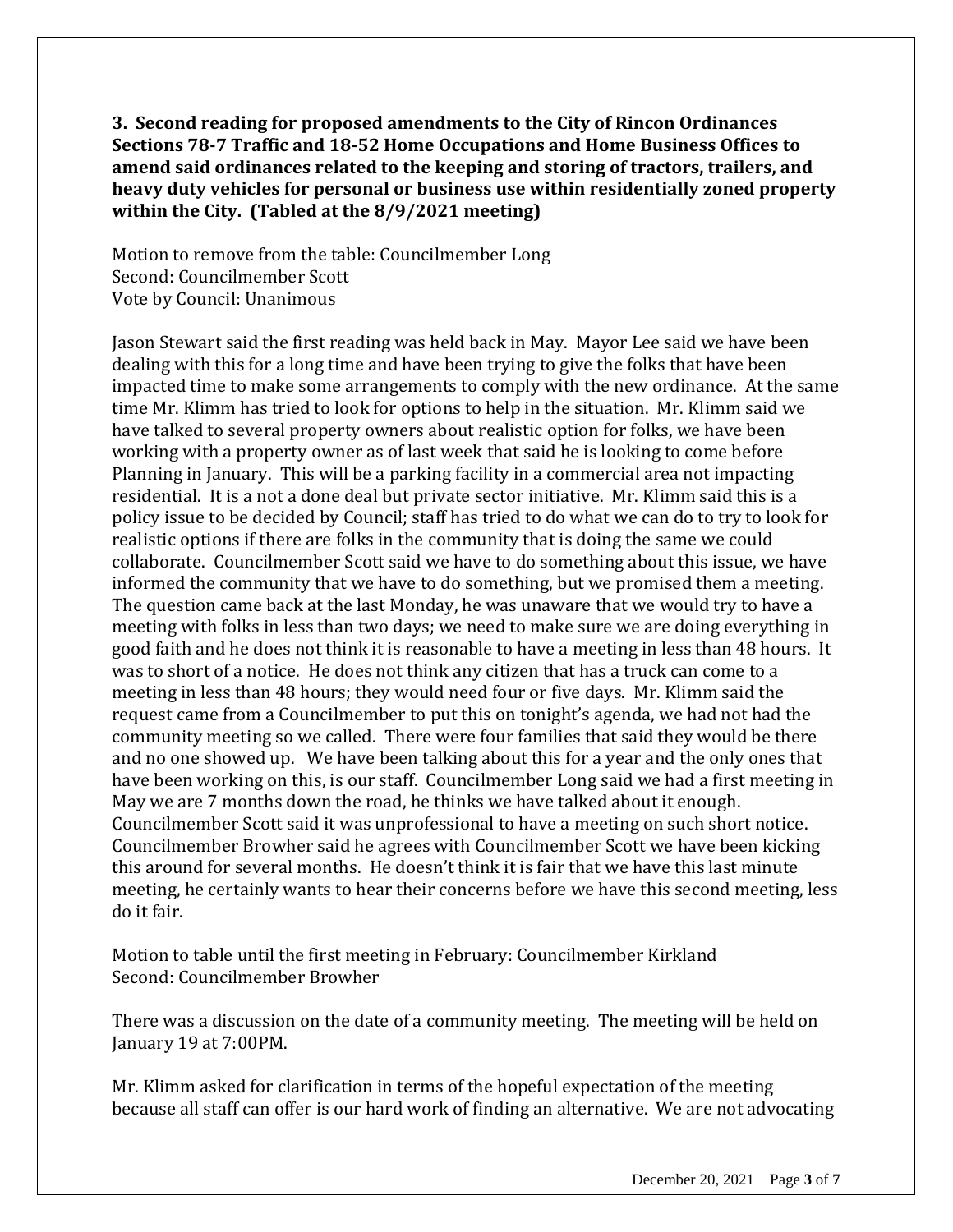doing this or not doing this. It is a policy change that the Council needs to decide. If you come to this community meeting the only thing staff can offer is alternatives unless Council is planning to be there, if the desire of the community is to debate the policy that is for the Council to decide. Mayor Lee said he thinks the purpose of the meeting is to hear from the community and their options. Councilmember Kirkland said we can give them a copy of the ordinance so they can see if we missed anything or can change anything on the ordinance.

Zack Mydell said when this first started it was about subdivisions and he does not understand how it got to one certain area. Someone called him on Tuesday and said be there at 2:00pm, he told them he couldn't make he would be out of town. They never called him back, if he wouldn't have come here tonight it would have went on through, no one called him from the City.

Vote by Council: 5 yes votes, Councilmember Long voted no

# **New Business:**

# **1. Second reading of the proposed FY 2022 City of Rincon Budget.**

Mr. Klimm discussed the budget. Councilmember Scott said he appreciates the work the Mr. Klimm has done looking at the public safety. Councilmember Taylor said she would like to meet quarterly about the budget.

Motion to approve: Councilmember Browher Second: Councilmember Scott

Mayor Lee thanked Mr. Klimm and all of staff that had a hand in the budget.

Vote by Council: Unanimous

# **2. Second reading of an ordinance to annex 67.95 acre parcel located at 1360 Fort Howard Road; property is owned by Kenneth P Rule. (Map and Parcel # 04750061)**

Mr. Charles Way representing Kenneth Rule was present.

Motion to approve: Councilmember Scott Second: Councilmember Long Vote by Council: Unanimous

# **3. Second reading of an ordinance to annex 4.46 acre parcel located at 0 Fort Howard Road; property is owned by Kenneth P Rule. (Map and Parcel # 04750061A00)**

Motion to approve: Councilmember Long Second: Councilmember Blackwell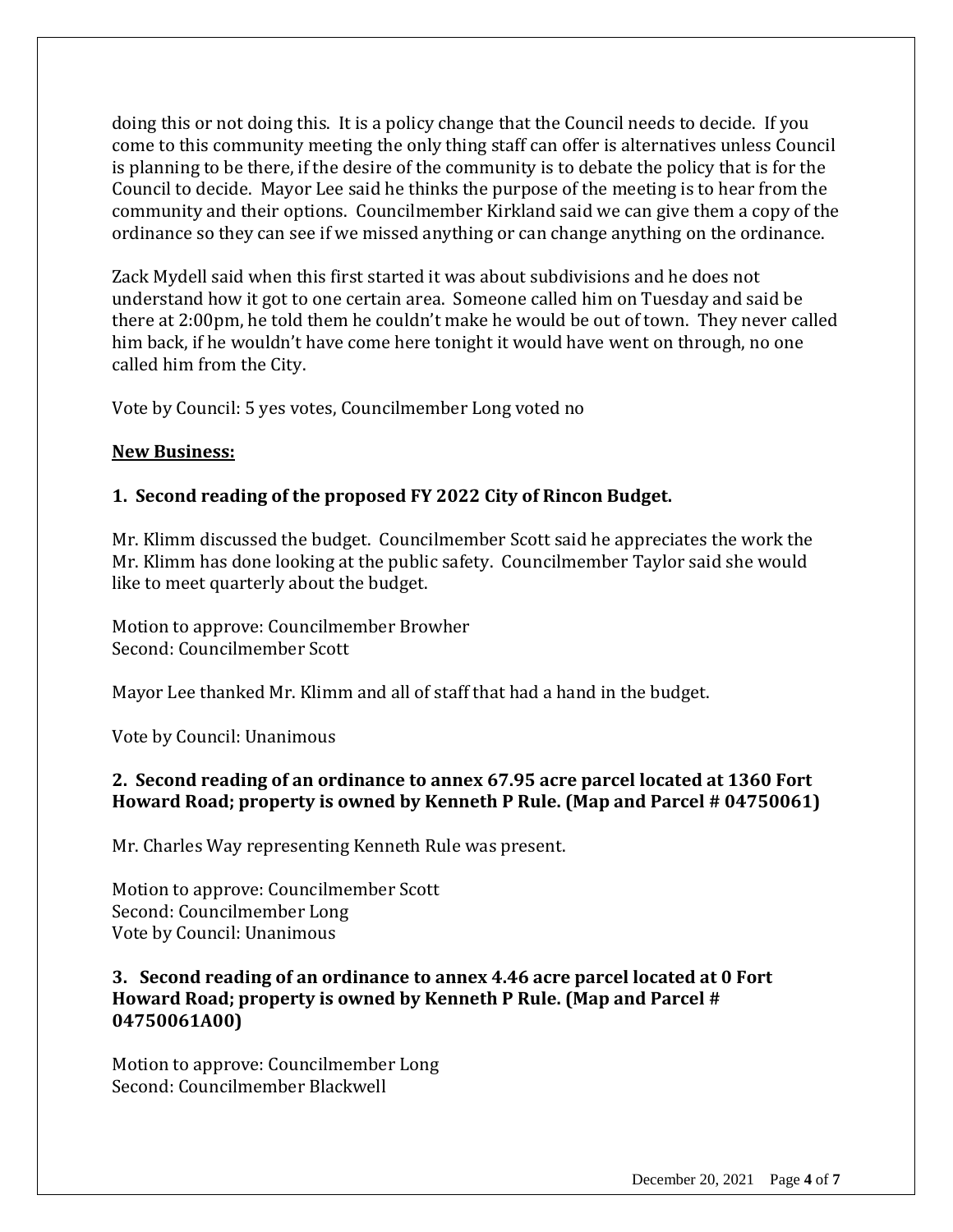Councilmember Browher thanked them for annexing into the City.

Vote by Council: Unanimous

# **4. Request approval to award the bid for Turn Out Gear in the amount of \$29,150.00 to Municipal Emergency Services.**

Interim Chief Reed said this is for ten sets of PPE. 30 sets have expired their ten year shelf life. The first six sets will go to new hires and three sets to volunteers. This will come from SPLOST Funds.

Motion to approve: Councilmember Scott Second: Councilmember Blackwell Vote by Council: Unanimous

#### **5. Request approval to award the bid for Battery Operated Hydraulic Tools in the amount of \$49,712.00 to Georgia Fire and Rescue Supply.**

Interim Chief Reed said the new electronic tools will allow them to move away from the vehicle even farther, they are limited to 100 feet right now. This will go on the new engine one. Councilmember Taylor asked did they get the new equipment from Fire House Subs, Chief Reed said not yet they will deposit the funds in January. This will come from SPLOST Funds.

Motion to approve: Councilmember Long Second: Councilmember Scott Vote by Council: Unanimous

#### **6. Request approval to reject all bids received and to cancel the RFP for Thermal Imaging Cameras.**

Interim Chief Reed said they have found a more viable cost for the cameras.

Motion to approve: Councilmember Browher Second: Councilmember Scott Vote by Council: Unanimous

## **7. Motion to suspend Rincon Fire Department SOP 8, sections 4.1 through 4.3 and sections 5.1 through 5.4.**

Mr. Klimm said the next three items deal with the transition from our existing part time volunteer system to a permanent full time system. From talking to Interim Chief Reed that one of his goals in terms of his interim chief action plan is to rewrite the SOP which is archaic.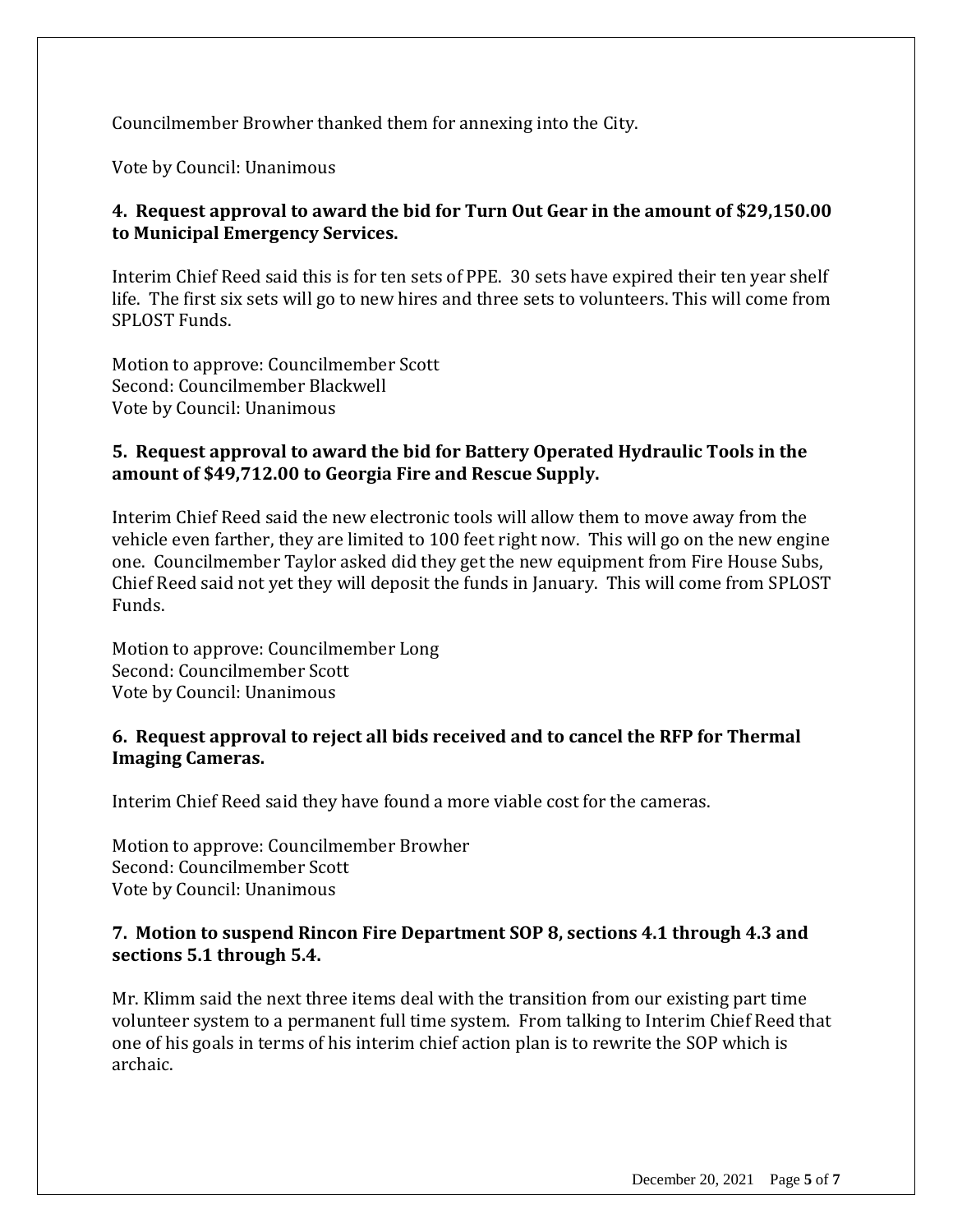Motion to approve: Councilmember Taylor Second: Councilmember Long Vote by Council: Unanimous

# **8. Motion to create the position of full time Fire Chief and position of full time Deputy Fire Chief.**

Mr. Klimm said this is to create the permanent position of Fire Chief and Deputy Chief, but we will only fill the Chief position at this time.

Motion to approve: Councilmember Long Second: Councilmember Blackwell Vote by Council: Unanimous

## **9. Motion to approve City Manager initiating a comprehensive search for a Fire Chief.**

Mr. Klimm said this will allow us to move forward in a comprehensive search for a fulltime Chief. The key is to do it well and not fast.

Motion to approve: Councilmember Kirkland Second: Councilmember Scott Vote by Council: Unanimous

## **10. Administrative Reports:**

**City Manager** – Mr. Klimm said City Hall will be closed Thursday and Friday and on December 31; tomorrow at 1:00PM Mayor Lee will meet with employees to thank staff at City Hall; he thanked Councilmember Kirkland with help on the survey. They are finalizing it and will distribute in January; Councilmember Kirkland said he would like to get Blue Line Solutions back on the agenda. Councilmember Blackwell asked about ice skating rink, Mr. Klimm said he would reach out to Mr. Osborne about this.

**City Engineer** – Mayor Lee asked Mr. Metzger about Middleground Road. He is getting email and people are asking when it will be done. He knows December 31 was the target date but knows that is not going to happen. Mr. Metzger said he will check with them to see what the projection is. The holdup is the rock.

**Chief of Police** – Chief Murrell informed Council that one of his best officers resigned, Darrien Vance he went to Liberty County.

**Fire Department** – Interim Chief Reed said they had a department wide meeting on Friday night and came up with four committees to work on the first few items on the audit, they set a 30, 60, 90 day timeline on the items; he brought id card maker and it is available for all city employees; Councilmember Scott asked about recruiting volunteers, Chief Reed said they are working on some ways they have not been in schools yet.